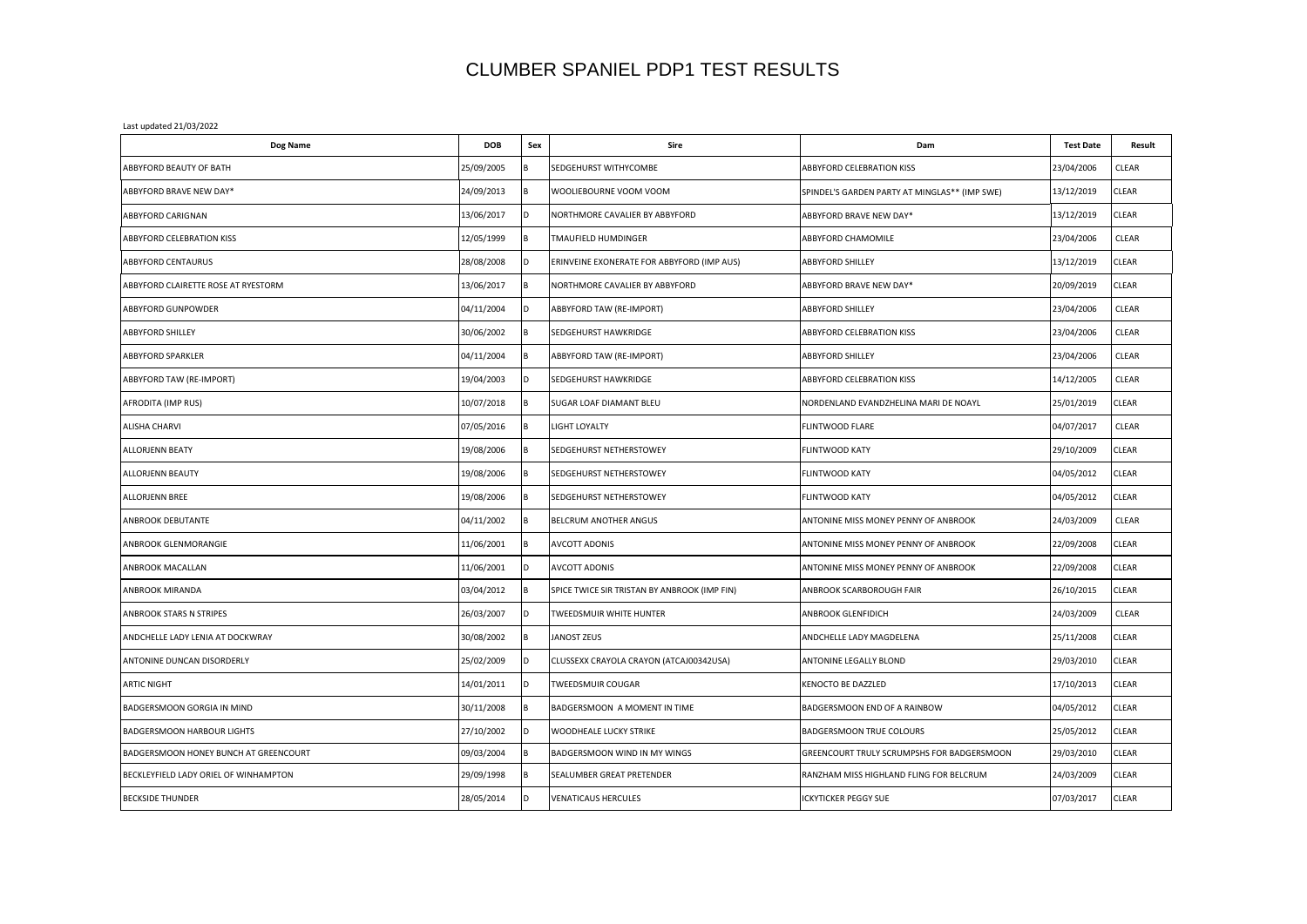| BELCRUM BILL CODY                         | 14/10/2004 | D | <b>CLUSSEXX OVERDUE BILL</b>           | BELCRUM CADIE'S LADY                    | 25/11/2008 | <b>CLEAR</b> |
|-------------------------------------------|------------|---|----------------------------------------|-----------------------------------------|------------|--------------|
| BELCRUM LADY BAIRD                        | 11/10/2003 |   | BELCRUM ANOTHER ANGUS                  | <b>BELCRUM HOLLY BUSH</b>               | 25/11/2008 | <b>CLEAR</b> |
| BLYTHAMOUR MISS MOLLY                     | 29/04/2013 |   | HARRY BRACKEN LAD                      | <b>VENATICUS GAIA</b>                   | 11/11/2014 | CLEAR        |
| <b>BOMBAY GRIFFITHII</b>                  | 07/08/2013 | D | SEDGEHURST BYRON                       | ALLORJENN BETTY                         | 27/03/2014 | CLEAR        |
| BRAUNCEWELL BEWITCHED BY TIOGA            | 19/08/2006 |   | TWEEDSMUIR SUBARU OF BRAUNCEWELL       | TWEEDSMUIR BEDAZZLED AT BRAUNCEWELL     | 04/12/2007 | CLEAR        |
| BRIDAIS LETS MISBEHAVE WITH WHISSGIG      | 05/10/2016 |   | WHISSGIG LI'L ABNER                    | SPANAFFY SWIFT                          | 29/01/2020 | CLEAR        |
| <b>BRINBOWER RUFUS</b>                    | 15/04/2011 | D | FLINTWOOD FELLOW                       | SEDGEHURST CORRIB                       | 15/06/2012 | CLEAR        |
| BRONX CLEOPATRA OF STONIELEA              | 09/12/2005 |   | THEANNAAREH BARNACLE BILL              | <b>BRONX HONEY RIDER</b>                | 04/08/2008 | CLEAR        |
| <b>BUCKFARM FLOSSY</b>                    | 25/02/2018 | B | LORNAJOE GENERAL GILBERT               | PLATINUM BLONDE                         | 23/08/2021 | CLEAR        |
| <b>BURNCHILD BESSIE'S GIRL</b>            | 23/09/2001 | B | FOULBY WILD BIRD AT TAVIROSH           | TAVIROSH BROWNIE POINTS AMONG BURNCHILD | 24/03/2009 | CLEAR        |
| <b>BURNCHILD BLANQUITO</b>                | 28/06/2006 | B | <b>TWEEDSMUIR TOP GUNNER</b>           | <b>BURNCHILD BESSIE'S GIRL</b>          | 12/11/2007 | CLEAR        |
| BURNCHILD BUNTY'S BONNIE                  | 08/10/2004 |   | CLUSSEXX OVERDUE BILL (IMP USA)        | <b>BURNCHILD BESSIE'S GIRL</b>          | 04/12/2007 | CLEAR        |
| BURNCHILD DOLLAR BILL BELCRUM             | 08/10/2004 | D | CLUSSEXX OVERDUE BILL (IMP USA)        | <b>BURNCHILD BESSIE'S GIRL</b>          | 17/12/2007 | CLEAR        |
| BURNCHILD WHITE MIST                      | 08/10/2004 | B | CLUSSEXX OVERDUE BILL (IMP USA)        | <b>BURNCHILD BESSIE'S GIRL</b>          | 04/12/2007 | CLEAR        |
| CARHAM COUNTESS                           | 06/06/2011 |   | SEDGEHURST CLAUDE                      | KIDSTY PERAZZI                          | 29/11/2012 | CLEAR        |
| CAROLINA PRIDE OF SONG                    | 31/08/2016 |   | <b>BOMBAY GRAFFITHII</b>               | <b>SPANAFFY LUCY</b>                    | 20/08/2019 | CLEAR        |
| CHARLIO CANDICE                           | 18/07/2006 | B | SETHSTEAD ALFIE                        | LIOJASCHAR ZETA                         | 25/05/2012 | CLEAR        |
| CHEAHNWOOD WHITE CRACKER                  | 05/11/2018 | D | NORTHMORE CAVALIER BY ABBYFORD         | GLANGWILI WHITE CLOUD AT CHEAHNWOOD     | 03/03/2020 | CLEAR        |
| CHERVOOD'S SNOW CHARON OF KNOTT (IMP DNK) | 21/10/2011 |   | SUGAR LOAF HERTIG KNUT (ATCAH00056SWE) | CHERVOOD'S SNOWHEAVEN                   | 04/05/2012 | CLEAR        |
| CLOVERPASS CLIVE                          | 23/10/2011 | D | BRENDEWOOD BARRINGTON                  | TINGLESTONE BRIGHT                      | 20/09/2012 | CLEAR        |
| CLOVERPASS RUTH OF VANAROWEN              | 08/06/2015 | B | BRENDEWOOD BARRINGTON                  | <b>TINGLESTONE BRIGHT</b>               | 04/04/2017 | CLEAR        |
| CLUMBERDALE ROYAL WULFF                   | 04/11/2006 | D | TINGLESTONE CONNER                     | MUSHROOM OF HOWDEN                      | 04/05/2012 | CLEAR        |
| CLUMBERDEN FAMARA                         | 24/07/2007 |   | SEALUMBER NEXT GENERATION              | ANBROOK DAWN CHORUS                     | 16/10/2009 | <b>CLEAR</b> |
| CLUMBERDEN YA BUT NO BUT                  | 24/07/2007 | B | SEALUMBER NEXT GENERATION              | ANBROOK DAWN CHORUS                     | 03/12/2010 | CLEAR        |
| CLUMBESS CRACKLING ROSE AT CEFNITHON      | 02/01/2007 |   | KIRKARA TOMMY GUNN                     | ANBROOK DEBUTANTE                       | 22/05/2009 | CLEAR        |
| CLUMBESS GUNS N ROSES                     | 02/01/2007 | D | KIRKARA TOMMY GUNN                     | ANBROOK DEBUTANTE                       | 22/05/2009 | CLEAR        |
| CLUMBRAISE BABY HE'S YOUR MAN (IMP NOR)   | 27/12/2012 | D | SPICE TWICE YES OR SNOW                | LIBELL'S LOVE ME TENDER                 | 22/10/2015 | CLEAR        |
| CLUMSETTER LEMON DASH                     | 02/06/2003 | B | SEDGEHURST TIBERIUS                    | GREENCOURT QUIET MISTERY AT CLUMSETTER  | 29/03/2010 | CLEAR        |
| COEDCOLLEN MAGIC                          | 19/06/2006 |   | SEDGEHURST HAWKRIDGE                   | SEDGEHURST APHRODITE                    | 04/05/2012 | CLEAR        |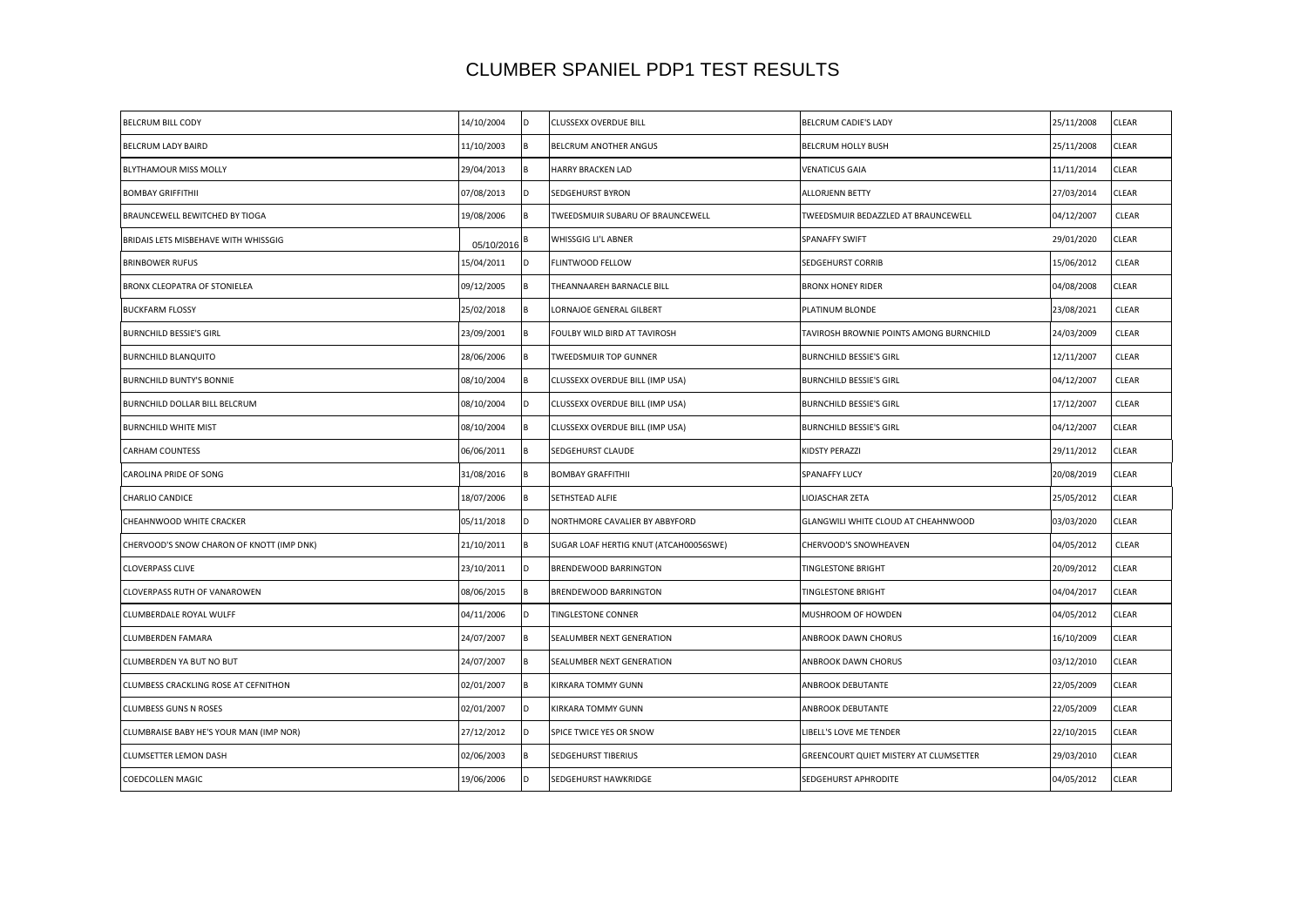| <b>COEDCOLLEN MISTY</b>                      | 15/10/2007 | D | SEDGEHURST NETHERSTOWEY                | SEDGEHURST APHRODITE                       | 27/10/2015 | <b>CLEAR</b> |
|----------------------------------------------|------------|---|----------------------------------------|--------------------------------------------|------------|--------------|
| COEDCOLLEN SNOW OF MERVALYN                  | 15/10/2007 |   | SEDGEHURST NETHERSTOWEY                | SEDGEHURST APHRODITE                       | 29/03/2010 | CLEAR        |
| CORYLUS AUELLANA                             | 12/06/2008 |   | SEDGEHURST AQUILLO                     | SEDGEHURST LUCINA                          | 16/10/2009 | <b>CLEAR</b> |
| COUNTRYWAYS PRINCESS OF WRENMARSH            | 18/04/2008 |   | SEDGEHURST NETHERSTOWEY                | ETHERIDGE LEAH                             | 06/07/2011 | <b>CLEAR</b> |
| CREEAARK ORACLE OVER CAJUMA                  | 09/05/2013 |   | <b>SUGAR LOAF TIVOLI</b>               | SEALUMBER TAKE A CHANCE ON ME              | 08/10/2015 | CARRIER      |
| DEBRICS ICE MAIDEN OF NAKURU                 | 25/08/2002 |   | RANZHAM WE ARE THE TOPS OF NAKURU      | <b>GREENCOURT MISTY MOMENTS AT DEBRICS</b> | 24/03/2009 | CLEAR        |
| DEBRICS WEATHER GIRL AT GREENCOURT           | 29/10/2004 |   | MAURSETT MUNGO OF KINNEIL              | DEBRICS DREAM MAKER                        | 24/03/2009 | <b>CLEAR</b> |
| DEUCHARS RUAN                                | 12/04/2004 | D | SEDGEHURST HAWKRIDGE                   | DRYDOWN KEA                                | 24/03/2009 | CLEAR        |
| DOCKWRAY SERENITY OF HARRIFIELD              | 20/09/2006 | B | JANOST SPRINGSTEEN                     | ANDCHELLE LADY LENIA AT DOCKWRAY           | 12/11/2007 | <b>CLEAR</b> |
| DOCKWRAY SLINGSHOT AT CLUMBERWYCH            | 20/09/2006 | D | JANOST SPRINGSTEEN                     | ANDCHELLE LADY LENIA AT DOCKWRAY           | 20/05/2009 | CLEAR        |
| DOCKWRAY SNAPDRAGON TO TWEEDSMUIR            | 20/09/2006 |   | JANOST SPRINGSTEEN                     | ANDCHELLE LADY LENIA AT DOCKWRAY           | 22/05/2009 | CLEAR        |
| EILANDON AONACHEAGACH                        | 24/07/2002 |   | MAURSETT MINDSAPINT                    | EILANDON SKYE SONG                         | 24/03/2009 | CLEAR        |
| EILANDON CUILLIN                             | 13/05/2000 | D | KIRKARA FATTY ARBUCKLE                 | EILANDON SKYE SONG                         | 24/03/2009 | <b>CLEAR</b> |
| EILANDON GLENCOE AT LUBYRNETYRE              | 24/07/2002 | D | MAURSETT MINDSAPINT                    | <b>EILANDON SKYE SONG</b>                  | 25/11/2008 | <b>CLEAR</b> |
| EILANDON LILY THE PINK OF MAPLECREEK         | 21/04/2009 |   | KIRKARA TOMMY GUNN                     | ANTONINE LADY PENELOPE AT EILANDON         | 29/03/2010 | <b>CLEAR</b> |
| EILANDON NEVIS                               | 13/05/2000 | D | KIRKARA FATTY ARBUCKLE                 | EILANDON SKYE SONG                         | 22/05/2009 | CLEAR        |
| ERINVEINE EVER FAITHFUL TO DELSAUX (IMP AUS) | 18/12/2009 | В | SUGAR LOAF HERTIG KNUT (ATCAH00056SWE) | ERINVEINE YOURS FOREVER                    | 23/04/2013 | CLEAR        |
| ERINVEINE EXONERATE FOR ABBYFORD (IMP AUS)   | 14/04/2006 |   | ABBYFORD TAW (RE-IMPORT)               | ERINVEINE UNANIMOUS                        | 06/03/2007 | <b>CLEAR</b> |
| ETHERIDGE PADRAIGE                           | 31/08/2006 | D | VRETHOJDENS FLUGSVAMP (ATCAG00280SWE)  | SEDGEHURST POLDARK                         | 04/12/2007 | CLEAR        |
| ETHERIDGE TREKENNER OVER STRYMPOLE           | 09/06/2015 |   | ABBYFORD BOLD VENTURER*                | <b>ETHERIDGE KYFFIN</b>                    | 27/09/2020 | CLEAR        |
| ETHERIDGE WARLEGGAN                          | 22/06/2005 |   | SEDGEHURST TEMPEST                     | SEDGEHURST POLDARK                         | 14/05/2008 | <b>CLEAR</b> |
| FAYEMM FEELING BLUE                          | 22/06/2004 |   | <b>TWEEDSMUIR TOP GUNNER</b>           | SAFFRARNIE SHADOW DANCING OF FAYEMM        | 22/05/2009 | CLEAR        |
| FAYEMM FOREVER YOUNG AT LACEYGUNN            | 25/03/2007 | В | TWEEDSMUIR GARY COOPER AT ARKVIEW      | SAFFRARNIE SHADOW DANCING OF FAYEMM        | 02/06/2009 | CLEAR        |
| FAYEMM SLIP ANCHOR                           | 29/11/1996 | D | RAYCROFT DOCKWRAY SANDERLING           | <b>FAYEMM SCINTILLATE</b>                  | 27/04/2009 | CLEAR        |
| FAYEMM TONIGHTS THE NIGHT                    | 25/03/2007 |   | TWEEDSMUIR GARY COOPER AT ARKVIEW      | SAFFRARNIE SHADOW DANCING OF FAYEMM        | 22/05/2009 | CLEAR        |
| <b>FAYEMM TRUE BLUE</b>                      | 22/06/2004 | D | <b>TWEESMUIR TOP GUNNER</b>            | SAFFRANIE SHADOW DANCING                   | 06/11/2008 | CLEAR        |
| FIELD DALLING IVY                            | 04/05/2018 |   | <b>MUSKET CAVALIER</b>                 | STEBONDALES HAND ON HEART                  | 23/11/2020 | CLEAR        |
| <b>FLINTWOOD FOCUS</b>                       | 24/07/2014 | D | WYNDHAMMAX ZEUS                        | SHARPENHOE JUNO OF FLINTWOOD               | 28/10/2015 | CLEAR        |
| FLINTWOOD FREEBEE                            | 20/08/2015 |   | <b>FLINTWOOD FROSTY</b>                | SHARPENHOE JUNO OF FLINTWOOD               | 10/09/2019 | CLEAR        |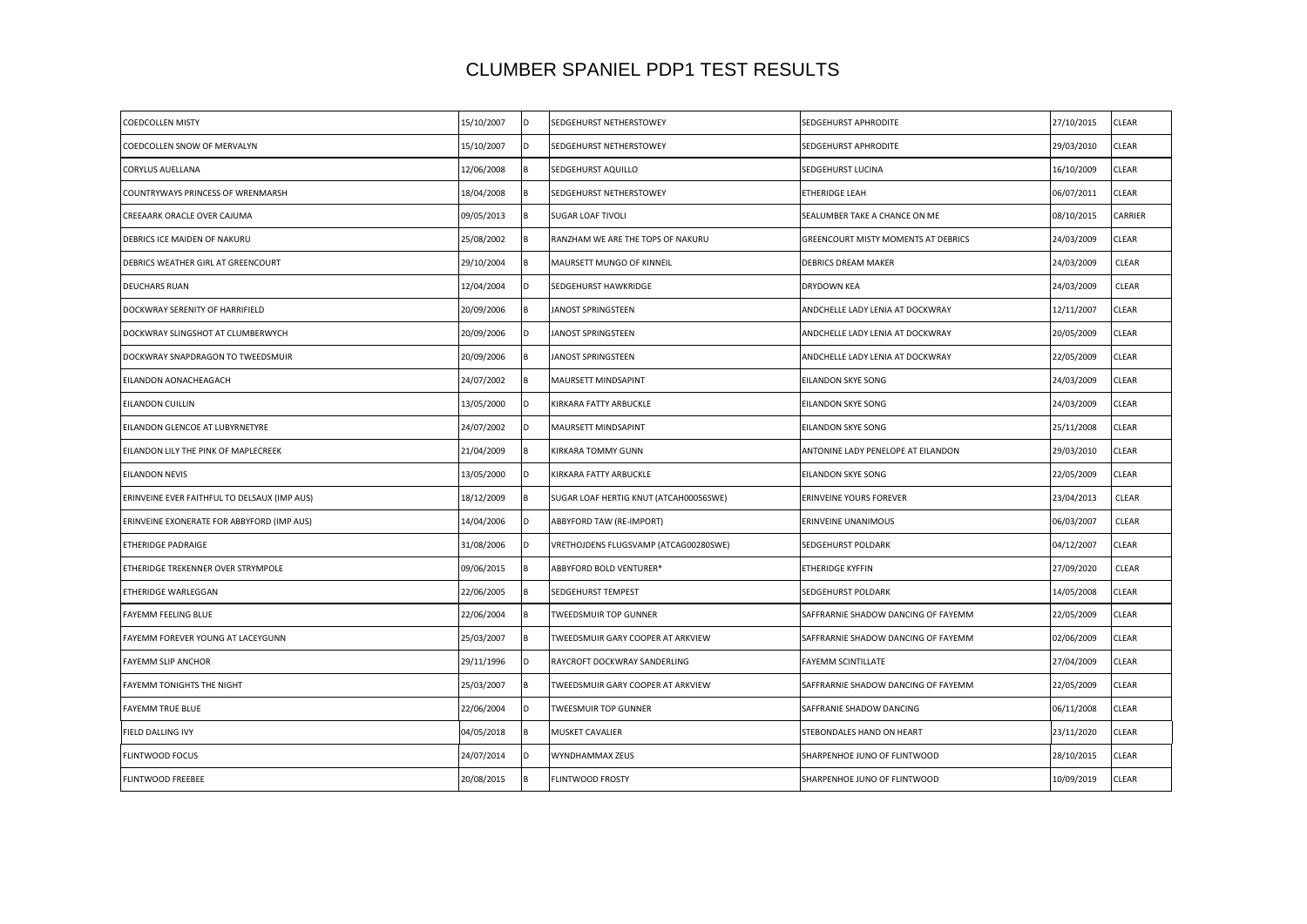| FLINTWOOD SNOWDRIFT OF SLINKETT    | 07/05/2003 |     | SCHERZANDO HAMISH                                                  | SEDGEHURST ASHBRITTLE OF FLINTWOOD                | 04/05/2012 | CLEAR        |
|------------------------------------|------------|-----|--------------------------------------------------------------------|---------------------------------------------------|------------|--------------|
| FLINTWOOD SNOWFLAKE MACGIRIAGHT    | 07/05/2003 |     | SCHERZANDO HAMISH                                                  | SEDGEHURST ASHBRITTLE OF FLINTWOOD                | 19/12/2008 | <b>CLEAR</b> |
| <b>FOXOWL EXCALIBUR</b>            | 17/06/2011 | D   | FLINTWOOD FELLOW                                                   | SEDGEHURST ASTRID                                 | 15/10/2015 | <b>CLEAR</b> |
| <b>GALANTHUS ALBAN</b>             | 26/09/2019 | ID. | <b>TWEEDSMUIR MIKADO</b>                                           | HERMIONE GRANGER CUDENKA (IMP POL)                | 05/02/2021 | <b>CLEAR</b> |
| GREENCOURT OUT OF THE MIST         | 09/09/1997 |     | GREENCOURT MAN OF THE MIST                                         | LEYBEL VISIONS OF MIST AT GREENCOURT              | 24/03/2009 | CLEAR        |
| HALESTAN CONNAUGHT                 | 10/08/2011 | D   | SEDGEHURST AQUILLO                                                 | COEDCOLLEN MAGIC                                  | 19/01/2016 | CLEAR        |
| HARRY BRACKEN LAD                  | 12/09/2010 | D   | <b>CLUMBERDALE HENRY</b>                                           | KENOCTO LOOK FOR FUN                              | 21/08/2012 | CLEAR        |
| HEIBAX SUNRISE SPECIAL AT ANTONINE | 27/03/2000 |     | GALADHRIM RAGAMUFFIN ROMEO                                         | ANTONINE FOR YOUR EYES ONLY                       | 24/03/2009 | CLEAR        |
| HERMIONE GRANGER CUDENKA (IMP POL) | 06/02/2015 |     | NEQUAM KAPRYS REJENTA                                              | ANGELA ARMANI OD BILYCH JELENU                    | 25/01/2019 | CLEAR        |
| HUNTERSCLIFF SPHAGNUM MOSS         | 29/04/2019 | D   | <b>VENATICUS IVAN</b>                                              | BRACKENSKYE HEARTWOOD                             | 13/03/2021 | CLEAR        |
| HOYPOLOI CHAMOMILE                 | 22/05/2010 |     | <b>DEUCHARS RUAN</b>                                               | TINGLESTONE WIT OF HOYPOLOI                       | 05/12/2011 | CLEAR        |
| <b>ICKYTICKER HAMISH</b>           | 14/11/2010 |     | SEDGEHURST ADONIS                                                  | HONEY HILL                                        | 24/07/2013 | CLEAR        |
| JACKPOTSTUD KISS ME QUICK          | 31/01/2017 | D   | <b>VENATICUS IVAN</b>                                              | JACKPOTSTUD SUPER MODEL                           | 02/05/2018 | CLEAR        |
| JANOST SPRINGSTEEN AT DOCKWRAY     | 07/06/2001 | D   | JANOST SOPHOCLES                                                   | JANOST APHRODITIES                                | 29/03/2010 | CLEAR        |
| JASCHARLIO JENNA                   | 18/07/2006 |     | SETHSTEAD ALFIE                                                    | LIOJASCHAR ZETA                                   | 04/05/2012 | CLEAR        |
| JUBILWELL RIFF RAFF FOR MAURSETT   | 23/07/2007 | D   | MAURSETT MEDRAUT OF KARIKAD                                        | JUBILWELL CLOWNING AROUND                         | 24/03/2009 | <b>CLEAR</b> |
| JUBILWELL WHOLE LOTTA ROSIE        | 23/07/2007 |     | MAURSETT MEDRAUT OF KARIKAD                                        | JUBILWELL CLOWNING AROUND                         | 29/03/2010 | CLEAR        |
| KAFERNES CONNOR MCLEOD             | 09/09/2016 |     | MILIONAIRE ON WALLSTREET BLACK DANGEROUS WITH<br>KAFERNES(IMP POL) | AFRODITA SOFI'S FAIRY TAIL FOR KAFERNES (IMP UKR) | 04/04/2018 | CLEAR        |
| KAUSING KERFUFFLES AT KAFERNES     | 04/12/2009 |     | <b>TWEEDSMUIR COUGAR</b>                                           | KENOCTO BE DAZZLED                                | 29/03/2010 | <b>CLEAR</b> |
| KENTELV MEXICO                     | 16/04/2012 | D   | <b>ARTIC NIGHT</b>                                                 | <b>PRUNUS PADUS</b>                               | 17/10/2013 | CLEAR        |
| KENQUARTZ LOVE ME DO               | 13/06/2014 |     | <b>ICKYTICKER GORDON</b>                                           | WOODLANDEAVE HONEYSUCKLE                          | 17/02/2016 | <b>CLEAR</b> |
| KIDSTY CUSTARD                     | 24/06/2007 |     | SEDGEHURST HECTOR                                                  | RADEGONDE OCTAVIA                                 | 22/09/2008 | CLEAR        |
| KIDSTY KLIFTON BELLE               | 16/05/2010 | В   | <b>FLINTWOOD FELLOW</b>                                            | RADEGONDE OCTAVIA                                 | 23/01/2013 | CLEAR        |
| KINGFORDLE HONEYPIE                | 09/09/2018 |     | <b>TWEEDSMUIR MIKADO</b>                                           | TWEEDSMUIR SUGAR AND SPICE                        | 16/04/2021 | <b>CLEAR</b> |
| LEMON PIPPIN OF DANALIMATT         | 05/02/2010 |     | SEDGEHURST CLAUDE                                                  | <b>VENATICUS GUINEVERE</b>                        | 06/12/2011 | CLEAR        |
| LEMONY POPPET                      | 18/07/2006 |     | SETHSTEAD ALFIE                                                    | LIOJASCHAR ZETA                                   | 04/05/2012 | CLEAR        |
| LULLINGFIELD APHRODITE             | 20/04/2011 |     | SEDGEHURST BYRON                                                   | ALLORJENN RAMBLING RUBY                           | 24/04/2015 | CLEAR        |
| LULLINGFIELD DESERT STORM          | 20/04/2011 | D   | SEDGEHURST BYRON                                                   | ALLORJENN RAMBLING RUBY                           | 19/10/2012 | CLEAR        |
| LULLINGFIELD WAGGLE DANCER         | 20/04/2011 |     | SEDGEHURST BYRON                                                   | ALLORJENN RAMBLING RUBY                           | 19/01/2016 | <b>CLEAR</b> |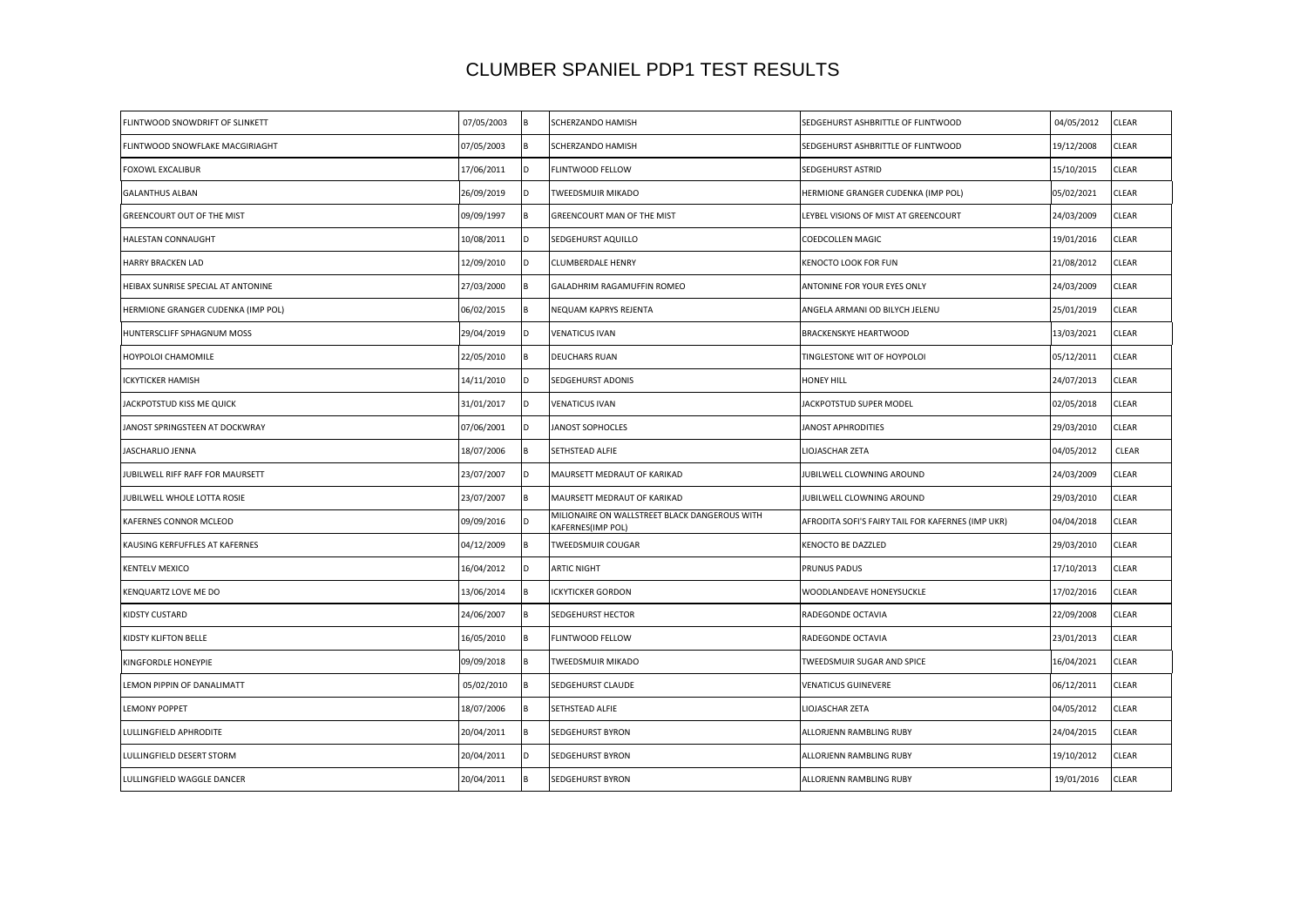| MADADHBHAN CAMOMILE OAK                     | 13/05/2013 |   | SEDGEHURST RINNES                                 | JULCHRIS JAN                              | 23/08/2017 | <b>CLEAR</b> |
|---------------------------------------------|------------|---|---------------------------------------------------|-------------------------------------------|------------|--------------|
| MADADHBHAN VIONNET                          | 22/04/2015 |   | SEDGEHURST TEMPEST                                | JULCHRIS JAN                              | 20/01/2016 | <b>CLEAR</b> |
| MARCHLANDS AINT MISBEHAVIN                  | 11/10/2001 | B | MARCHLANDS HOT PURSUIT                            | TOPJOYS BE MY SWEETHEART                  | /2008      | <b>CLEAR</b> |
| MARCHLANDS RUMPOLES REVENGE WITH CLUMBADANE | 20/10/2001 | D | MARCHLANDS MR RUMPOLE                             | MARCHLANDS PARTNER IN CRIME WITH REDMARSH | 16/10/2008 | <b>CLEAR</b> |
| MAURSETT MAIDOFMAN                          | 27/12/2012 | В | <b>BELCRUM BILL CODY</b>                          | MAURSETT MELISENT                         | 25/05/2016 | <b>CLEAR</b> |
| MAURSETT MAMILE                             | 30/05/2003 |   | MARCHLANDS BLUE MURDER                            | MAURSETT MORVEENA                         | 24/03/2009 | CLEAR        |
| MAURSETT MAUDE                              | 28/02/2005 |   | EILANDON GLENCOE AT LUBYRNETYRE                   | MAURSETT MILDRAED                         | 22/05/2009 | CLEAR        |
| MAURSETT MEDRAUT OF KARIKAD                 | 28/02/2005 | D | EILANDON GLENCOE AT LUBYRNETYRE                   | MAURSETT MILDRAED                         | 15/10/2008 | CLEAR        |
| MAURSETT MISTLETOE OF ELVANDAR              | 15/12/2005 | B | EILANDON CUILLIN                                  | MAURSETT MORVEENA                         | 22/05/2009 | CLEAR        |
| MAURSETT MUNGO OF KINNEIL                   | 23/07/1998 | D | STONECROFTER GEM                                  | MAURSETT MARTINIQUE                       | 22/05/2009 | CLEAR        |
| MEADOWSKYE MIST                             | 05/08/2019 | В | BRACKENSKYE ROCKINGHAM                            | <b>GUNNERDALE SKYE</b>                    | 20/04/2021 | <b>CLEAR</b> |
| MICKLEMESS BABYLON                          | 25/09/2006 |   | VRETHOJDENS FLUGSVAMP (ATCAG00280SWE)             | MICKLEMESS JEZABELLE                      | 12/11/2007 | CLEAR        |
| MICKLEMESS FIDELITY                         | 16/06/2016 |   | WYCLYDO'S'S FAST AS THE WIND AT GLENARIFF         | MICKLEMESS SUNNY DAWN                     | 30/11/2017 | CLEAR        |
| MICKLEMESS FLIRTATIOUS                      | 16/06/2016 |   | WYCLYDO'S FAST AS THE WIND AT GLENARIFF (IMP NLD) | MICKLEMESS SUNNY DAWN                     | 02/07/2019 | CLEAR        |
| MICKLEMESS FRIVOLOUS AT RANZHAM             | 16/06/2016 |   | WYCLYDO'S'S FAST AS THE WIND AT GLENARIFF         | MICKLEMESS SUNNY DAWN                     | 22/03/2018 | CLEAR        |
| MICKLEMESS FUNDAMENTAL                      | 16/06/2016 | D | WYCLYDO'S FAST AS THE WIND AT GLENARIFF (IMP NLD) | MICKLEMESS SUNNY DAWN                     | 02/07/2019 | CLEAR        |
| MICKLEMESS JEZABELLE                        | 25/03/2003 | В | RANZHAM WE ARE THE TOPS OF NAKURU                 | GREENCOURT LOVE FROM MIST TO MICKLEMESS   | 12/11/2007 | CLEAR        |
| MICKLEMESS JOIE DE VIVRE                    | 26/03/2003 |   | RANZHAM WE ARE THE TOPS OF NAKURU                 | GREENCOURT LOVE FROM MIST TO MICKLEMESS   | 13/11/2007 | <b>CLEAR</b> |
| MICKLEMESS MAGIC FLUTE                      | 30/11/2015 |   | MICKLEMESS SAHARAN SUN                            | SUGAR LOAF MAYA OF TIKAL (IMP SWE)        | 06/11/2019 | <b>CLEAR</b> |
| MICKLEMESS MAKING MUSIC AT CLUMBADANE       | 30/11/2015 | D | MICKLEMESS SAHARAN SUN                            | SUGAR LOAF MAYA OF TIKAL (IMP SWE)        | 10/11/2017 | <b>CLEAR</b> |
| MICKLEMESS MY FAIR LADY                     | 30/11/2015 |   | MICKLEMESS SAHARAN SUN                            | SUGAR LOAF MAYA OF TIKAL (IMP SWE)        | 05/11/2019 | <b>CLEAR</b> |
| MIDORI DIAMOND HUDDLESTONE                  | 25/07/2013 | D | SEDGEHURST BYRON                                  | CARTHAMUS CANDY                           | 06/10/2015 | CLEAR        |
| MILLSMITH BERTIE AT SHIRSAM                 | 11/06/2010 | D | TOOSONICS MASQUERADE                              | ARKVIEW VIRTUOSO                          | 31/10/2011 | <b>CLEAR</b> |
| MILLSMITH TEN CENTS A DANCE WITH BELCRUM    | 13/06/2010 | В | TOOSONICS MASQUERADE                              | TAVIROSH LEMON SOUFFLE                    | 04/05/2012 | CLEAR        |
| MITANMAT RAINDROP AT HAMNAVOE               | 18/08/2008 |   | BELCRUM BILL CODY                                 | THE WHITE PRINCESS OF UIG                 | 18/12/2009 | <b>CLEAR</b> |
| MITANMAT WHITE CLOUD AT WHISSGIG            | 02/08/2005 |   | BELCRUM ANOTHER ANGUS                             | <b>BRONX PLENTY O'TOOLE</b>               | 17/12/2007 | CLEAR        |
| NAKURU DESTINY'S CHILD                      | 29/10/2008 |   | MAURSETT MEDRAUT OF KARIKAD                       | DEBRICS ICE MAIDON OF NAKURU              | 22/05/2009 | CLEAR        |
| NAKURU DRAGON SPIRIT AT RANZHAM             | 09/11/2006 | D | MAURSETT MUNGO OF KINNEIL                         | DEBRICS ICE MAIDON OF NAKURU              | 22/05/2009 | CARRIER      |
| NAKURU MYSTIC MAID FOR LANGPOOL             | 09/11/2006 |   | MAURSETT MUNGO OF KINNEIL                         | DEBRICS ICE MAIDON OF NAKURU              | 02/06/2009 | CARRIER      |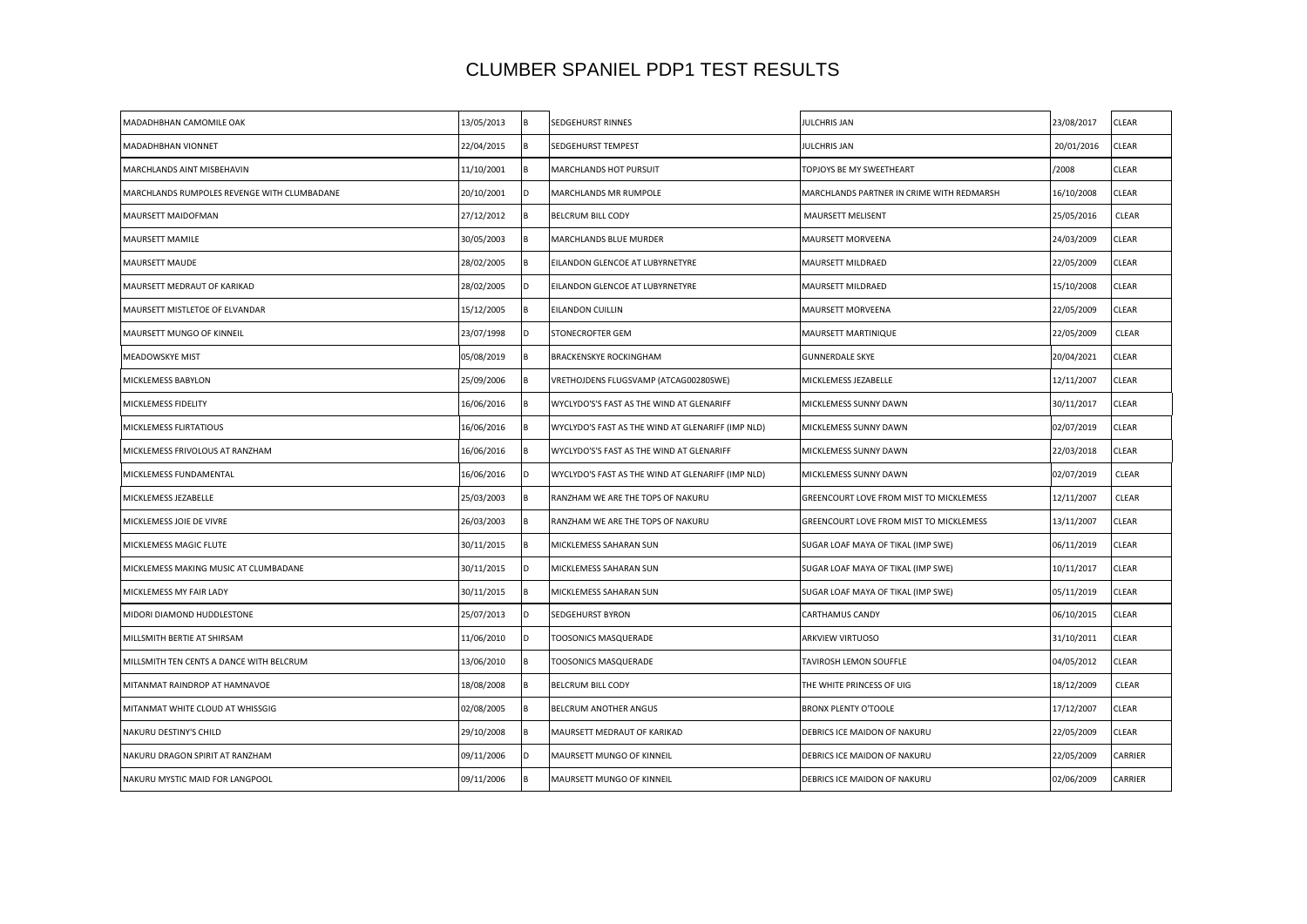| NAKURU OUT OF THE ASHES             | 29/10/2008 | D   | MAURSETT MEDRAUT OF KARIKAD          | DEBRICS ICE MAIDON OF NAKURU              | 02/06/2009 | <b>CLEAR</b> |
|-------------------------------------|------------|-----|--------------------------------------|-------------------------------------------|------------|--------------|
| NAKURU SUMMER SOLSTICE              | 09/11/2006 |     | MAURSETT MUNGO OF KINNEIL            | DEBRICS ICE MAIDON OF NAKURU              | 02/06/2009 | CARRIER      |
| NAKURU WHYTE WYTCH                  | 09/11/2006 |     | MAURSETT MUNGO OF KINNEIL            | DEBRICS ICE MAIDON OF NAKURU              | 29/03/2010 | CLEAR        |
| NETHERCOTE GUSTAV                   | 16/10/2013 | D   | <b>FLINTWOOD FROSTY</b>              | ETHERIDGE ORLA                            | 01/07/2016 | <b>CLEAR</b> |
| NETHERCOTE KINGSLEY                 | 16/10/2013 | D   | <b>FLINTWOOD FROSTY</b>              | ETHERIDGE ORLA                            | 17/11/2015 | CLEAR        |
| NEOMA MOON FOR ABBYFORD             | 01/01/2017 |     | CREEAARK ARTREYU                     | CHERVOOD'S SNOW CHARON OF KNOTT (IMP DNK) | 13/12/2019 | CLEAR        |
| NOAILLES DUC DANIEL                 | 26/10/2010 | D   | <b>JASLIO LANSON</b>                 | KENOCTO LOOK NO FURTHER                   | 19/10/2012 | CLEAR        |
| NOAILLES DUCHESSE YVONNE            | 11/05/2012 |     | JASLIO LANSON                        | KENOCTO LOOK NO FURTHER                   | 23/01/2013 | CLEAR        |
| NORTHMORE CAVALIER BY ABBYFORD      | 25/05/2014 | ID. | <b>ABBYFORD CENTAURUS</b>            | CHERVOOD'S SNOW CHARON OF KNOTT (IMP DNK) | 13/12/2019 | CLEAR        |
| OAKLEYRAY SUMMER BREEZE             | 22/04/2005 | B   | WINHAMPTON GARFIELD                  | WOODLAND SNOWDROP                         | 24/03/2009 | CLEAR        |
| ONE ASH CROWN BALIFF                |            | D   | LEYBEL OUT-OF-ORDER                  | ONE ASH SCREAMING MIMI                    | 08/08/2019 | CLEAR        |
| PERCEPHONE OF FAWSLEY AT SEDGEHURST | 30/05/2007 |     | SEDGEHURST TIBERIUS                  | SEDGEHURST SERENA                         | 29/03/2010 | CLEAR        |
| PRIMROSE GLADE OF TAVIROSH          | 02/09/2004 |     | BELCRUM ANOTHER ANGUS                | BURNCHILD BRAMBLE BUSH                    | 25/11/2008 | <b>CLEAR</b> |
| PURLAND UNA WITH KAFERNES           | AF04154901 |     | BURNCHILD JOHN BARLEYCORN OF BELCRUM | PURLAND NOVELTY GIRL                      | 29/03/2010 | CLEAR        |
| PURLAND WIDGEON WHISSGIG            | 24/03/2007 | D   | BURNCHILD DOLLAR BILL BELCRUM        | PURLAND NOVELTY GIRL                      | 07/12/2007 | CLEAR        |
| PURLAND WILLAMENA                   | 24/03/2007 | В   | BURNCHILD DOLLAR BILL BELCRUM        | PURLAND NOVELTY GIRL                      | 28/07/2011 | CLEAR        |
| RADEGONDE HUBERT OF BABBINSBRIAR    | 26/03/2006 | D   | SCHERZANDO HAMISH                    | SEDGEHURST HENRIETTA                      | 02/08/2010 | CLEAR        |
| RADEGONDE LOUIS VENATICUS           | 07/09/2002 |     | SCHERZANDO HAMISH                    | SEDGEHURST HENRIETTA                      | 04/05/2012 | CLEAR        |
| RADEGONDE LUCIE OF WINDMILLWOOD     | 07/09/2002 |     | SCHERZANDO HAMISH                    | SEDGEHURST HENRIETTA                      | 04/05/2012 | CLEAR        |
| RAYNESTONE LEMON POSSET AT KELZBAR  | 22/11/2018 |     | SEDGEHURST BORIS                     | CALFINNIE IRIS                            | 19/01/2019 | CLEAR        |
| RAYNESTONE LEMON SORBET             | 22/11/2018 | B   | <b>SEDGEHURST BORIS</b>              | CALFINNIE IRIS                            | 19/01/2019 | CLEAR        |
| RAYNESTONE LITTLE CLOUD             | 22/11/2018 | D   | SEDGEHURST BORIS                     | CALFINNIE IRIS                            | 19/01/2019 | <b>CLEAR</b> |
| RAYNESTONE MARSHMELLOW              | 22/11/2018 | В   | <b>SEDGEHURST BORIS</b>              | CALFINNIE IRIS                            | 19/01/2019 | CLEAR        |
| RAYNESTONE PIECE OF FLUFF           | 22/11/2018 |     | SEDGEHURST BORIS                     | <b>CALFINNIE IRIS</b>                     | 19/01/2019 | CLEAR        |
| RUELOWHILL'S CLEOPATRA              | 27/07/2018 |     | STONECHAT GUNNER                     | WORSHAMVIEW SUMMER BREEZE                 | 11/08/2021 | CLEAR        |
| RUELOWHILL'S FLEUR DELACOUR         | 05/10/2018 |     | STONECHAT GUNNER                     | RUELOWHILL'S STARLA                       | 23/06/2021 | CLEAR        |
| SAMAIRA SARA                        | 07/05/2016 |     | LIGHT LOYALTY                        | FLINTWOOD FLARE                           | 12/12/2019 | CLEAR        |
| SEALUMBER CASSANDRA                 | 06/03/2006 |     | <b>TWEEDSMUIR TOP GUNNER</b>         | SEALUMBER SCARLETT O'HARA                 | 12/11/2007 | CLEAR        |
| SEALUMBER DANCING QUEEN             | 11/01/2009 |     | TWEEDSMUIR WHITE HUNTER              | SEALUMBER CASSANDRA                       | 18/12/2009 | CLEAR        |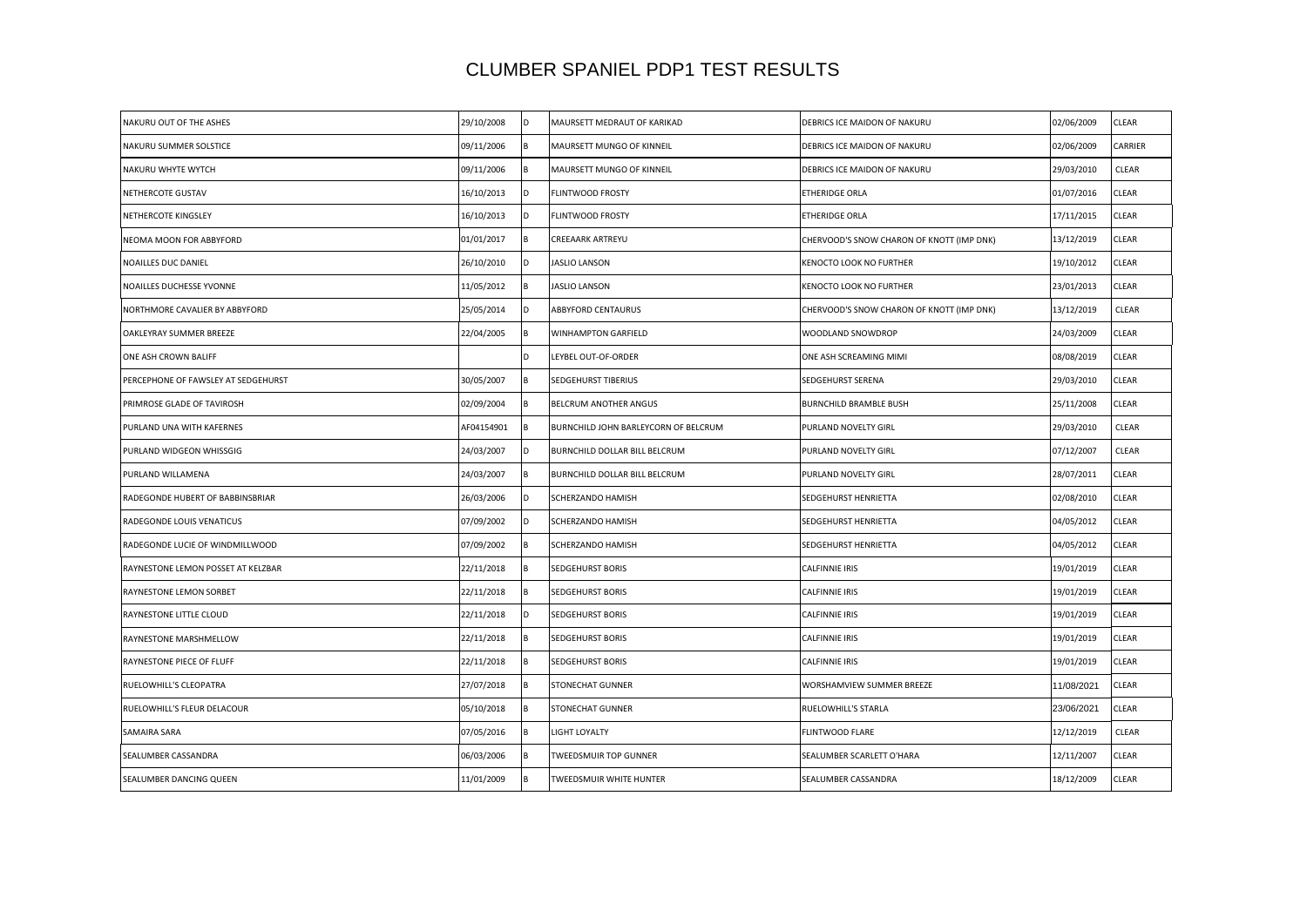| SEALUMBER NEXT GENERATION                             | 11/10/2003 | D  | NONSUCH CAFÉ AU LAIT (SA IMP)                       | SEALUMBER SCARLET O'HARA               | 22/09/2008  | CLEAR        |
|-------------------------------------------------------|------------|----|-----------------------------------------------------|----------------------------------------|-------------|--------------|
| SEALUMBER PLANET HOLLYWOOD                            | 04/07/1993 | D  | COUNTRY DANCER OF BELCRUM                           | SEALUMBER A KIND OF MAGIC              | 24/03/2009  | CLEAR        |
| SEALUMBER SCARLETT O'HARA                             | 28/01/2001 | B  | SEALUMBER PLANET HOLLYWOOD                          | BECKLEYFIELD LADY HILDA OF SEALUMBER   | 24/03/2009  | CLEAR        |
| SEALUMBER TAKE A CHANCE ON ME                         | 11/01/2009 | В  | TWEEDSMUIR WHITE HUNTER                             | SEALUMBER CASSANDRA                    | 04/03/2011  | <b>CLEAR</b> |
| SEDGEHURST ALMA                                       | 24/03/2008 | B  | WESTERLY GAELS DIAMOND DOGS AT SEDGEHURST (IMP SWE) | SEDGEHURST FOXTWITCHEN                 | 04/05/2012  | <b>CLEAR</b> |
| SEDGEHURST AQUILLO                                    | 21/10/2004 | D  | SEDGEHURST WITHYCOMBE                               | SEDGEHURST WITHYCOMBE                  | 04/05/2012  | CLEAR        |
| SEDGEHURST ARTEMIS                                    | 21/10/2004 | B  | SEDGEHURST WITHYCOMBE                               | SEDGEHURST WITHYCOMBE                  | 14/05/2008  | <b>CLEAR</b> |
| SEDGEHURST BORIS                                      | 11/02/2014 | D  | SEDGEHURST TEMPEST                                  | NOAILLES DUCHESSE EUGENIE              | 21/11/2017  | <b>CLEAR</b> |
| SEDGEHURST FERN                                       | 01/02/2014 | B  | FLINTWOOD FROSTY                                    | SEDGEHURST ISLA                        | 10/11/2015  | CLEAR        |
| SEDGEHURST HAWKRIDGE                                  | 12/11/2000 | D  | SCHERZANDO OLD PECULIAR                             | SEDGEHURST DAMASCUSS                   | 15/05/2008  | CLEAR        |
| SEDGEHURST HEBE                                       | 27/11/2004 | B  | SCHERZANDO HAMISH                                   | SEDGEHURST STORMWIDGER                 | 14/05/2008  | CLEAR        |
| SEDGEHURST MAGNOLIA                                   | 23/03/2017 | B  | SEDGEHURST BORIS                                    | HUDDLESTONE LUCY IN THE SKY            | 10/05/2017  | CLEAR        |
| SEDGEHURST MYRTLEBERRY                                | 13/10/2001 | B  | SCHERZANDO OLD PECULIAR                             | SEDGEHURST MUSKET VENATICUS            | 04/05/2012  | CLEAR        |
| SEDGEHURST POLDARK                                    | 12/11/2000 | B  | SCHERZANDO OLD PECULIAR                             | SEDGEHURST DAMASCUSS                   | 24/03/2009  | CLEAR        |
| SEDGEHURST ROSAMUND VENATICUS                         | 11/03/2002 | B  | SCHERZANDO OLD PECULIAR                             | SEDGEHURST DAMASCUSS                   | 04/05/2012  | CLEAR        |
| SEDGEHURST SIBBY                                      | 04/12/2014 | B  | NETHERCOTE LOKI                                     | SEDGEHURST BLISS                       | 10/11/2015  | CLEAR        |
| SEDGEHURST SLANEY AT BIRICHINO                        | 27/05/2008 | D  | SEDGEHURST HAWKRIDGE                                | SEDGEHURST STORMWIDGER                 | 14/07/2009  | CLEAR        |
| SEDGEHURST STORMWIDGER                                | 13/10/2001 | B  | SCHERZANDO HAMISH                                   | SEDGEHURST MUSKET VENATICUS            | 22/09/2008  | CLEAR        |
| SEDGEHURST TAMDHU                                     | 12/09/2010 | B  | SEDGEHURST WITHYCOMBE                               | PERCEPHONE OF FAWSLEY AT SEDGEHURST    | 20/09/2012  | CLEAR        |
| SEDGEHURST TEMPEST                                    | 17/09/2003 | D  | SCHERZANDO HAMISH                                   | SEDGEHURST STORMWIDGER                 | 14/05/2008  | <b>CLEAR</b> |
| SEDGEHURST TULLAMORE                                  | 20/12/2018 | В  | GUUS AT SEDGEHURST (IMP NLD)                        | HUDDLESTONE LUCY IN THE SKY            | 20/02/2019  | CLEAR        |
| SEDGEHURST WITHYCOMBE                                 | 17/09/2003 | D  | <b>SCHERZANDO HAMISH</b>                            | SEDGEHURST STORMWIDGER                 | 22/09//2008 | <b>CLEAR</b> |
| SLINKETT INDIA                                        | 10/03/2011 | В  | WESTERLY GAELS DIAMOND DOGS AT SEDGEHURST (IMP SWE) | SLINKETT POLLYANA                      | 04/05/2012  | <b>CLEAR</b> |
| SNOW WHITE SOURCE OF HAPPINESS FOR CREEAARK (IMP POL) | 19/10/2019 | B  | JAZZIN'S TAILOR MADE FOR SPICE TWICE                | RE VERA KAPRYS REJENTA                 | 30/07/2021  | <b>CLEAR</b> |
| SPARKLE LIGHT OVER DELSAUX                            | 19/09/2008 | В  | SEDGEHURST ZEUS                                     | SEDGEHURST HERA                        | 20/05/2010  | CLEAR        |
| SPICE TWICE EYE IN THE SKY AT CHEAHNWOOD IMP FIN)     | 24/10/2016 |    | SPICE TWICE SIR BORS DE GANIS                       | SPICE TWICE SIMSKALA                   | 22/06/2017  | CLEAR        |
| SPICE TWICE SIR TRISTAN BY ANBROOK (IMP FIN)          | 25/01/2009 | D  | ANBROOK STARS N STRIPES                             | SPICE TWICE VIKING VIGDIS              | 04/05/2012  | <b>CLEAR</b> |
| SPINDEL'S GARDEN PARTY AT MINGLAS ** (IMP SWE)        | 13/03/2010 | B  | MINGLA'S GUBBEN I LADAN (ATCAJ01311SWE)             | SPINDEL'S CROSSLINE ***                | 04/05/2012  | <b>CLEAR</b> |
| STRYMPOLE GAMEKEEPER                                  | 24/11/2019 | D. | WHISSGIG LI'L ABNER                                 | WHISSGIG TEMPEST OVER STRYMPOLE (A.I.) | 04/04/2020  | CLEAR        |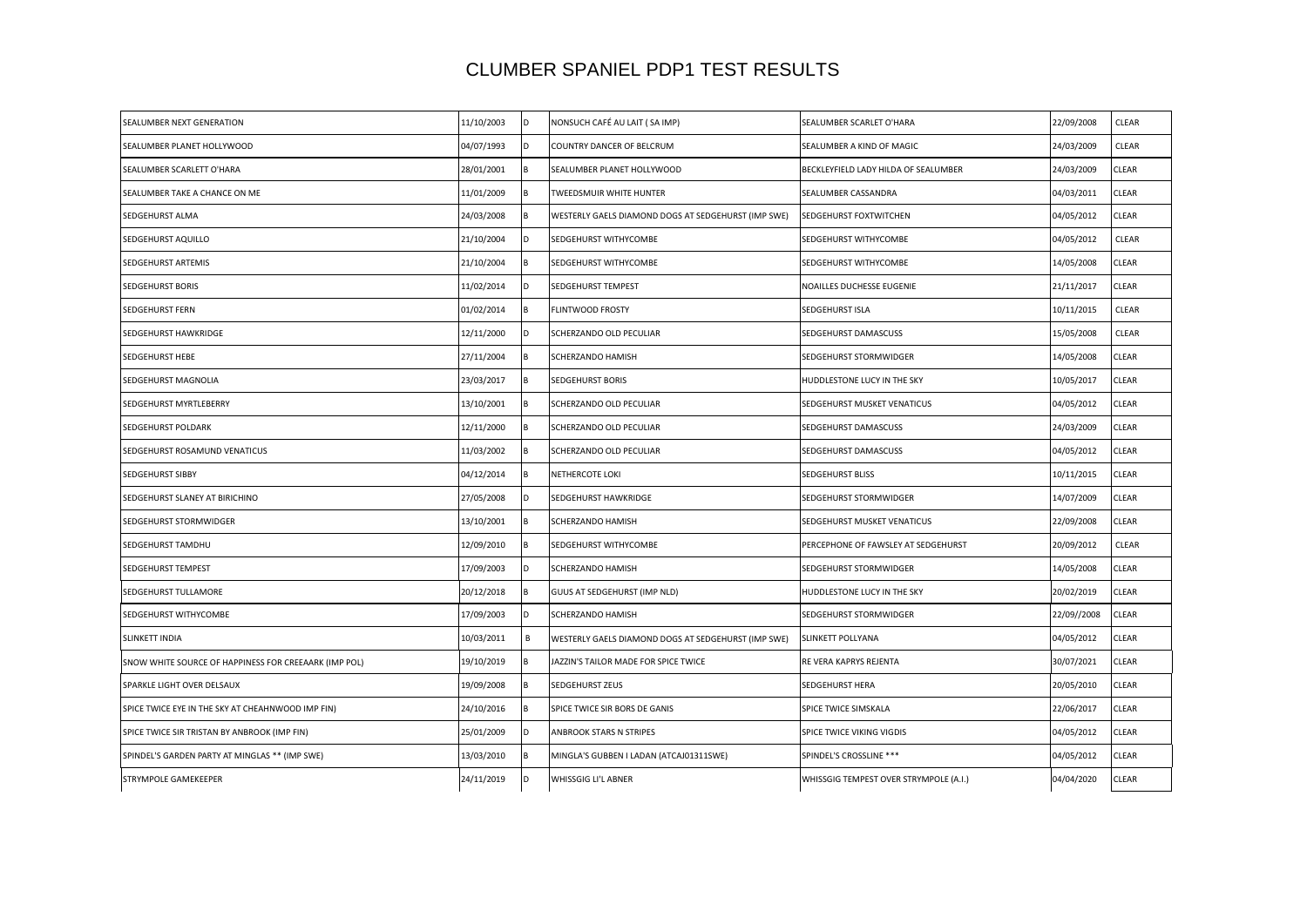| SUELYNDA EXTRA EDITION                          | 31/08/2017 | D | TAVIROSH OLD YELLER                                 | SUELYNDA CHANTILLY                  | 25/11/2020 | <b>CLEAR</b> |
|-------------------------------------------------|------------|---|-----------------------------------------------------|-------------------------------------|------------|--------------|
| SUELYNDA SECOND EDITION                         | 31/08/2017 |   | <b>TAVIROSH OLD YELLER</b>                          | SUELYNDA CHANTILLY                  | 25/11/2018 | CLEAR        |
| SUGAR LOAF CELESTIAL (IMP SWE)                  | 23/06/2016 |   | TWEEDSMUIR BRUT MAJEUR                              | SUGAR LOAF CELEBRIS                 | 29/01/2018 | <b>CLEAR</b> |
| SUGAR LOAF MAYA OF TIKAL (IMP SWE)              | 03/03/2011 | в | MINGLA'S PARADIS-OSKAR                              | SUGAR LOAF MAMA AFRICA              | 25/05/2012 | CLEAR        |
| SUGAR LOAF MORNING GLORY FOR LANGPOOL (IMP SWE) | 09/08/2001 |   | CLUSSEXX LIFE DOWN UNDER                            | SALLEBACKS HOOKED ON A FEELING      | 29/03/2010 | <b>CLEAR</b> |
| SUGAR LOAF TIVO;LI                              | 05/05/2009 | D | SUGAR LOAF HERTIG KNUT (ATCAH00056SWE)              | SUGAR LOAF TOSCANA                  | 17/05/2013 | <b>CLEAR</b> |
| SUGAR LOAF WASHINGTON WHISSGIG (IMP SWE)        | 23/10/2012 | D | DON'S BOHEMIAN RHAPSODY                             | SUGAR LOAF NON VIOLENCE **          | 30/05/2014 | CLEAR        |
| <b>SUMMER ROSE</b>                              | 10/06/2013 |   | <b>WRENMARSH NERO</b>                               | TOOSONICS MISS BEHAVIN              | 04/02/2016 | <b>CLEAR</b> |
| TAVIROSH RAMBLING ROSE                          | 02/12/2000 |   | FOULBY WILD BIRD AT TAVIROSH                        | MISS NAN BELCRUM                    | 22/09/2008 | CLEAR        |
| THE LADY LUCK                                   | 23/06/2017 | B | <b>BOMBAY GRIFFITHII</b>                            | NANBIELD TODDLE LASS                | 16/01/2020 | CLEAR        |
| THE WHITE PRINCESS OF UIG                       | 23/05/2004 | B | DRYDOWN WINCHESTER WARRIOR                          | SYLVRIC QUEEN OF THE NIGHT          | 04/05/2012 | CLEAR        |
| THEANNAAREH CINNABAR                            | 30/08/2007 |   | SEALUMBER NEXT GENERATION                           | ANDCHELLE LADY RHONA OF THEANNAAREH | 29/03/2010 | CLEAR        |
| THEANNAAREH EMERALD                             | 30/08/2007 | D | SEALUMBER NEXT GENERATION                           | ANDCHELLE LADY RHONA OF THEANNAAREH | 13/10/2010 | CLEAR        |
| THOR BLENHEIM                                   | 12/12/2010 | D | WESTERLY GAELS DIAMOND DOGS AT SEDGEHURST (IMP SWE) | <b>VENATICUS GUINEVERE</b>          | 23/01/2013 | CLEAR        |
| TINGLESTONE FIZ                                 | 03/09/2008 |   | SEDGEHURST WITHYCOMBE                               | DEUCHARS BERIACH                    | 29/03/2010 | CLEAR        |
| <b>TINGLESTONE SPARKLER</b>                     | 03/09/2008 | D | SEDGEHURST WITHYCOMBE                               | <b>DEUCHARS BERIACH</b>             | 25/05/2012 | <b>CLEAR</b> |
| TINGLESTONE WIT OF HOYPOLOI                     | 03/09/2008 |   | SEDGEHURST WITHYCOMBE                               | <b>DEUCHARS BERIACH</b>             | 20/07/2012 | CLEAR        |
| TOMANGO ROSE                                    | 25/07/2013 |   | SEDGEHURST BYRON                                    | CARTHAMUS CANDY                     | 06/05/2015 | CLEAR        |
| TOOSONICS ARCTIC QUEEN                          | 27/10/2007 |   | <b>BELCRUM BILL CODY</b>                            | MITANMAT LITTLE DRIZZLE             | 22/09/2008 | CLEAR        |
| TRAGUS ICE QUEEN OF CAJUMA                      | 25/08/2006 |   | <b>TWEEDSMUIR TOP GUNNER</b>                        | TWEEDSMUIR FLEUR DE LEYS OF TRAGUS  | 29/03/2010 | CLEAR        |
| TRAGUS JACK FROST                               | 27/09/2003 | D | MARCHLANDS HOT PURSUIT                              | TWEEDSMUIR FLEUR DE LEYS OF TRAGUS  | 24/03/2009 | <b>CLEAR</b> |
| TRAGUS TIA OF CAJUMA                            | 27/09/2003 |   | TWEEDSMUIR TOP GUNNER                               | TWEEDSMUIR FLEUR DE LEYS OF TRAGUS  | 29/03/2010 | CLEAR        |
| TWEEDSMUIR BEDAZZLED AT BRAUNCEWELL             | 25/11/2003 |   | <b>TWEEDSMUIR TOP GUNNER</b>                        | NONSUCH CAPUCHINO (SA IMP)          | 22/05/2009 | <b>CLEAR</b> |
| TWEEDSMUIR ENCHANTRESS AT VALRUSSAN             | 17/04/2007 | В | TWEEDSMUIR BEAMISH                                  | ANBROOK MASQUARADE                  | 22/05/2009 | CLEAR        |
| TWEEDSMUIR GARY COOPER AT ARKVIEW               | 30/01/2005 |   | TWEEDSMUIR FLY THE FLAG                             | NONSUCH CAPUCHINO (IMP ZAF)         | 29/03/2010 | CLEAR        |
| TWEEDSMUIR LADETTA AT VANITONIA                 | 03/07/2004 |   | NONSUCH CAFÉ AU LAIT (SA IMP)                       | <b>TWEEDSMUIR SOLITAIRE</b>         | 04/06/2008 | CLEAR        |
| TWEEDSMUIR MATOSKAH FROM CAJUMA                 | 07/05/2010 |   | <b>TWEEDSMUIR TOP GUNNER</b>                        | DOCKWRAY SNAPDRAGON TO TWEEDSMUIR   | 08/10/2015 | CLEAR        |
| TWEEDSMUIR SUBARU OF BRAUNCEWELL                | 25/11/2003 | D | TWEEDSMUIR FLY THE FLAG                             | <b>TWEEDSMUIR TANZY</b>             | 22/05/2009 | <b>CLEAR</b> |
| TWEEDSMUIR SUMMER BREEZE                        | 18/01/2005 |   | TWEEDSMUIR FLY THE FLAG                             | TWEEDSMUIR SILVER LOCKET            | 19/12/2008 | CLEAR        |